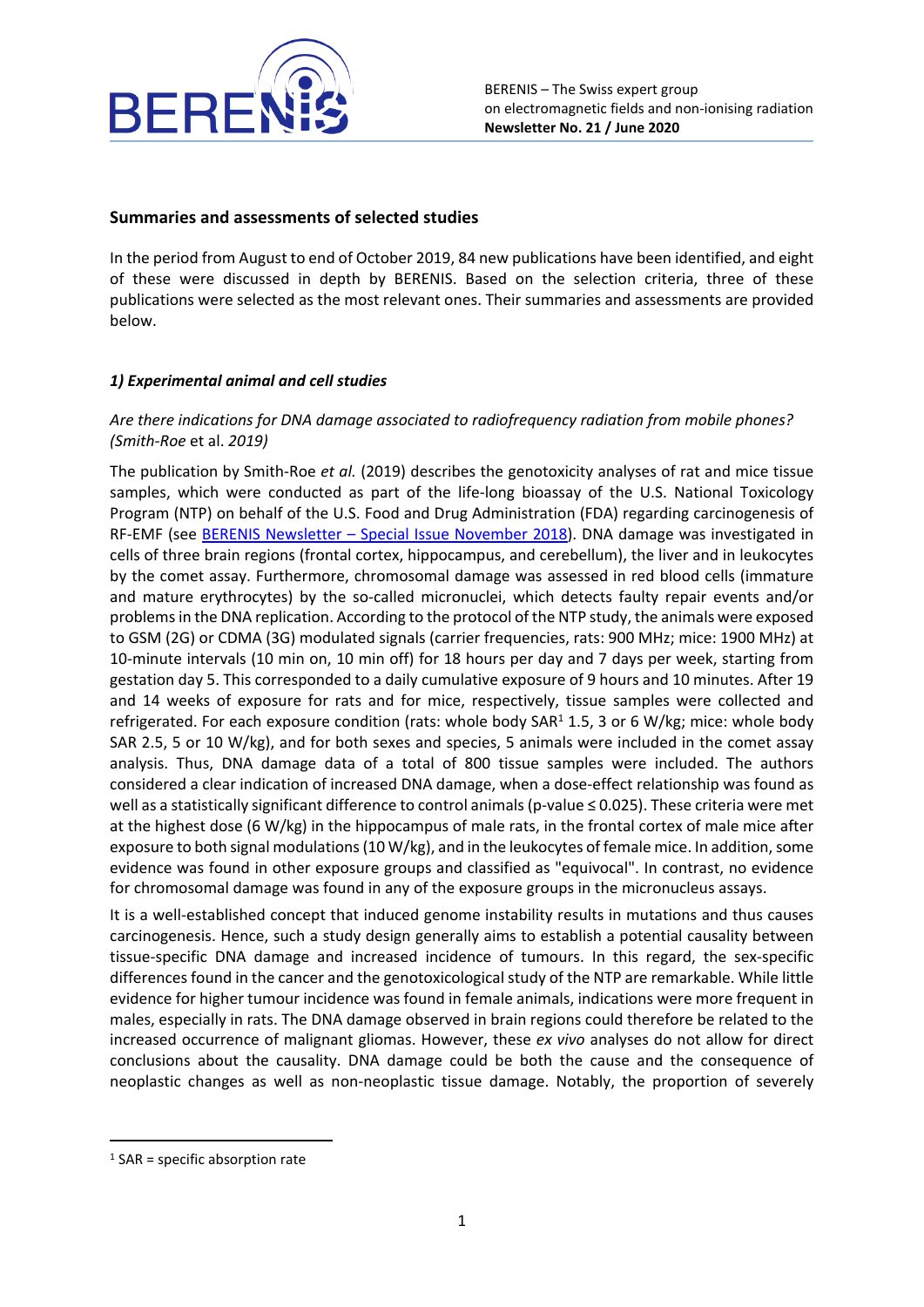

damaged cell nuclei is relatively high, which could indicate extensive tissue damage, but also be due to the methodology used.

#### *Radiofrequency electromagnetic fields and neurons of the hypothalamus in mice (Kim* et al. *2019)*

In the study of Kim *et al.* (2019), the effects of RF-EMF (835 MHz, unmodulated, 4 W/kg) on neurons of the hypothalamus in C57BL/6 mice were investigated. The animals were exposed for 5 hours per day over a period of 12 weeks. There is no information available in the manuscript regarding sham exposure of the control group. For the signal transmission between neuronal cells, neurotransmitters are formed and stored in vesicles in the pre-synapse. These vesicles are then released into the synaptic cleft, where the neurotransmitters then bind to receptors at the postsynapse and trigger an effect. In order to assess the effect of exposure on the activity of the synaptic transmission, electron microscopy, protein and gene expression were used. The following parameters were analyzed: a) number and size of synaptic vesicles; b) density of synaptic vesicles (number per unit area) docking and fusing at the active zones of the presynaptic membrane; c) expression levels of synapsin I/II and synaptotagmin 1, two regulators of synaptic vesicle activity in neurons and a voltage-gated calcium channel. Following RF-EMF exposure, the number and size of synaptic vesicles and the expression of both regulators of synaptic vesicle and calcium channel activity were significantly decreased in neurons of the hypothalamus. These findings indicate that after RF-EMF exposure of the cells, fewer neurotransmitters are released at the pre-synapse. The authors also measured body temperature and body weight of the animals and found no differences between exposure groups. In addition, an orientation test was conducted in which the animals had to find hidden food. The results of these experiments showed a reduced ability of the animals to find these pieces of food, which is in line with the neuronal findings.

# *2) Review article*

# *Systematic review of methodological limitations in electromagnetic hypersensitivity studies (Schmiedchen* et al. *2019)*

From a scientific point of view, many uncertainties exist regarding electromagnetic hypersensitivity (EHS). While there are numerous individuals who claim to suffer from health problems due to EMF exposure, many experimental studies conducted on this topic have not been able to establish a causal relationship with EMF. The systematic review conducted by Schmiedchen *et al.* (2019) focused on published blinded experimental studies in volunteers in the frequency range from 0 to 300 GHz with study participants claiming to suffer from EHS. The analysis aimed at evaluating these studies with regard to their methodological limitations, since the respective study approaches can lead to biased results due to implicit assumptions. The authors performed a "risk of bias" assessment by evaluating the individual studies with regard to possible systematic bias. Such bias can occur, for example, if some of the study participants had physical illnesses that could explain their EHS symptoms, or due to the sequence and duration of the exposure conditions applied, since these can result in different stress levels. A total of 28 studies were included in the analysis, 7 of which found statistically significant associations between EMF exposure and health effects in EHS persons. Both increased and decreased occurrence of symptoms was observed under exposure conditions. However, 21 studies found no evidence that the symptoms reported by the study participants were related to EMF exposure. For 82% of the studies examined, the authors criticized the heterogeneity of the study participants, as the exposure scenarios applied were probably not suitable for some of the participants. This could have led to false negative results (i.e. a study does not find a link between exposure and symptoms, even though it does exist) if effects only occur under very specific exposure conditions. The results of studies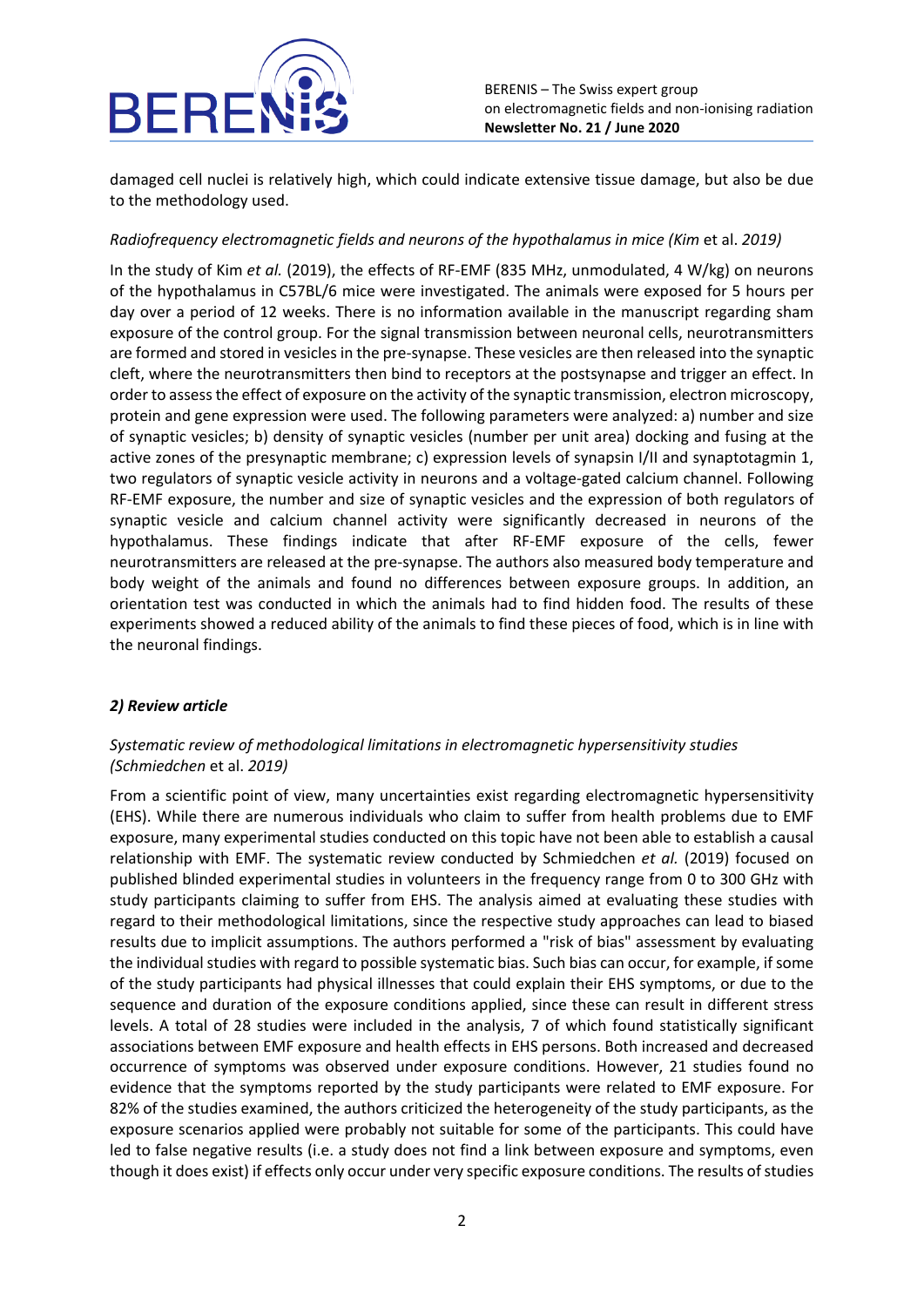

with relatively few methodological limitations show less likely exposure-related effects. In almost one third of the studies examined, the nocebo effect<sup>2</sup> plays a role with regard to symptoms in people with EHS. According to the authors, this review suggests absence of a causal relationship between EMF exposure and health effects. However, it still cannot be ruled out that there might be weak health effects, or some individuals who actually do react to EMF. For future studies, the authors thus recommend to identify subgroups and to conduct studies at the individual level.

# *3) Information on additional publications*

### *ANSES reports on EMF and health*

In mid-2019, the French Agency for Food, Environmental and Occupational Health & Safety (ANSES) has published two reports on EMF and health:

- Opinion on the "Health effects associated with exposure to low-frequency electromagnetic fields"<sup>3</sup>
- Opinion on the possible health effects associated with high SAR values from mobile telephones carried close to the body<sup>4</sup>

### *ANFR reports on 5G*

Also in mid-2019, the French National Frequency Agency (ANFR) has published two reports on 5G (available in French):

- **General information on 5G exposure<sup>5</sup>**
- First results from measurements in 5G pilot projects (3400-3800 MHz)<sup>6</sup>

<sup>&</sup>lt;sup>2</sup> A nocebo effect is defined as the pathogenic effect of an exposure caused by the expectations of the affected persons, therefore the opposite of a placebo effect [\(BERENIS Newsletter No. 5, March 2016](https://www.bafu.admin.ch/bafu/en/home/topics/electrosmog/newsletter-of-the-swiss-expert-group-on-electromagnetic-fields-a.html))

<sup>3</sup> <https://www.anses.fr/en/system/files/AP2013SA0038EN.pdf>

<sup>4</sup> <https://www.anses.fr/en/system/files/AP2017SA0229EN.pdf>

<sup>5</sup> [https://www.anfr.fr/fileadmin/mediatheque/documents/expace/CND/Rapport-ANFR-presentation-generale-](https://www.anfr.fr/fileadmin/mediatheque/documents/expace/CND/Rapport-ANFR-presentation-generale-5G.pdf)[5G.pdf](https://www.anfr.fr/fileadmin/mediatheque/documents/expace/CND/Rapport-ANFR-presentation-generale-5G.pdf)

<sup>6</sup> [https://www.anfr.fr/fileadmin/mediatheque/documents/expace/CND/Rapport-ANFR-resultats-mesures](https://www.anfr.fr/fileadmin/mediatheque/documents/expace/CND/Rapport-ANFR-resultats-mesures-pilotes-5G.pdf)[pilotes-5G.pdf](https://www.anfr.fr/fileadmin/mediatheque/documents/expace/CND/Rapport-ANFR-resultats-mesures-pilotes-5G.pdf)